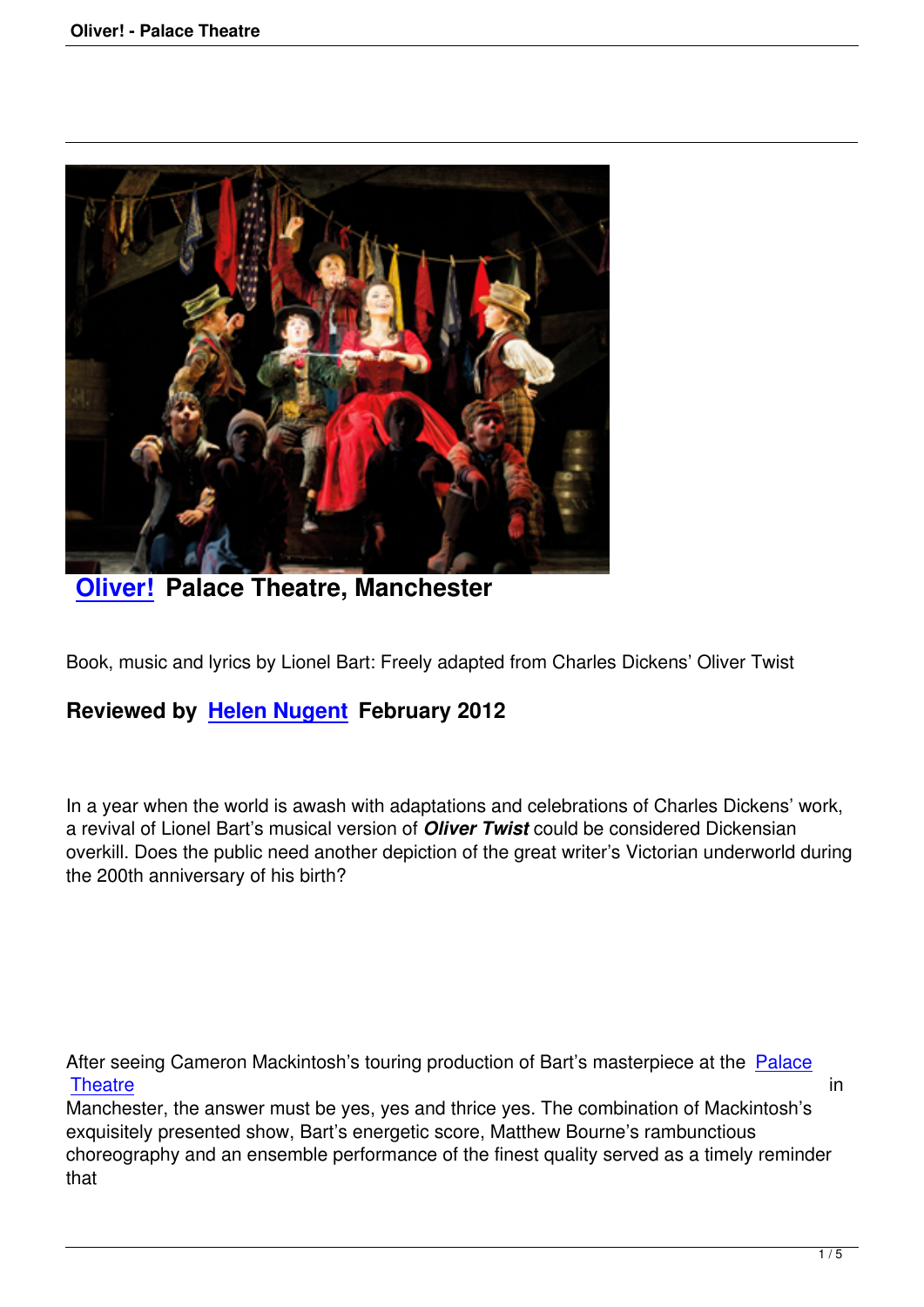## *Oliver!*

deserves its place in the highest echelons of musical theatre.

From the moment the curtain rose to reveal the grey interior of a Midlands workhouse to the second it fell on the silhouette of Fagin trudging down the grimy streets of London, *Oliver!* sallied along at a suitably jaunty pace with the wind in its sails. If only all musicals were this perfect. Admittedly, Bart had some wonderful material to work with. The story is of an orphan boy taken in by a gang of colourful young vagabonds, led by a raggedy con merchant who teaches them they've "

## *got to pick a pocket or two*

". Throw in a villainous character by the name of Bill Sikes, a prostitute with a heart of gold and a long-lost family connection and you have all the ingredients for a rollicking good tale.



Thankfully the cast were up to the job. Neil Morrissey provided the small screen glamour in his role of Fagin, drawn by Bart (in contrast to Dickens' rather darker portrayal) as a miserly old man who nonetheless inspires affection from his coterie of young thieves and audience members alike. Morrissey's television career was alluded to with references to 'Bob the Builder', and doubtless some of the females in the auditorium harboured a soft spot for him in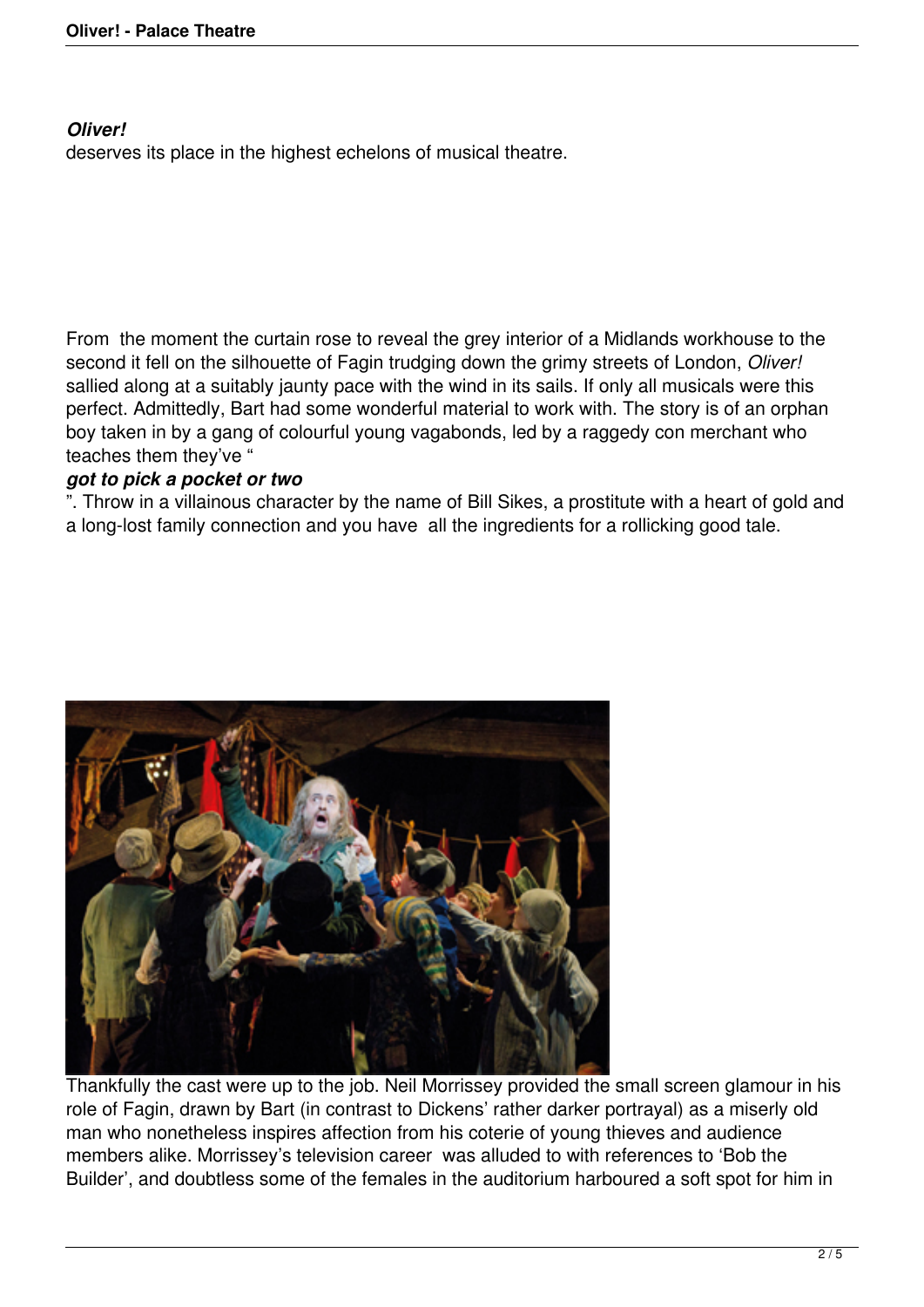spite of the balding pate and scruffy beard.

The roles of Oliver and the Artful Dodger were winningly played by Harry Polden and Max Greisbach as were the parts of the undertakers, Mr and Mrs Sowerberry. Just as the diabolical Thenardiers in Les Miserables are difficult to dislike, so CJ Johnson and David Langham proved that a blistering performance can inspire a large round of applause.

Iain Fletcher did the job as the despicable Bill Sikes but, for this critic at least, any actor in that role will inevitably come second to Oliver Reed who produced a never-bettered performance as the violent thug in Carol Reed's Oscar-laden 1968 film.



While Morrissey et al delighted the sell-out crowd at the Palace Theatre, Samantha Barks as